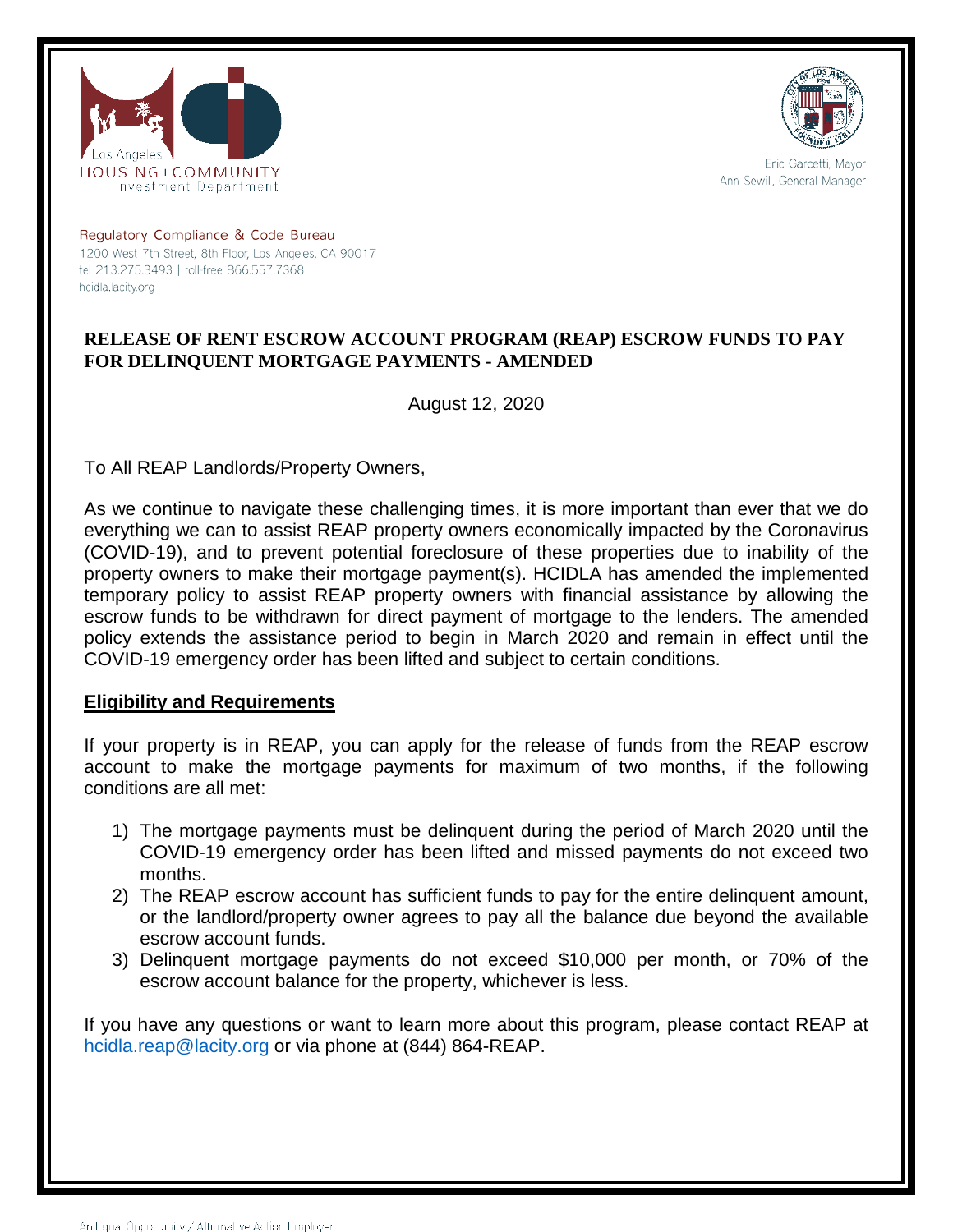



Eric Garcetti, Mayor Ann Sewill, General Manager

### **RELEASE OF ESCROW APPLICATION AND DECLARATION FORM**

| Applicant Name: Name: Name and Applicant Name and Applicant Name and Applicant Manual Applicant Manual Applicant Manual Applicant Manual Applicant Manual Applicant Manual Applicant Manual Applicant Manual Applicant Manual                                                                                                                                                                                                                              |                                                                                                                                                                                                                                                                                                                                                                                                                                   |
|------------------------------------------------------------------------------------------------------------------------------------------------------------------------------------------------------------------------------------------------------------------------------------------------------------------------------------------------------------------------------------------------------------------------------------------------------------|-----------------------------------------------------------------------------------------------------------------------------------------------------------------------------------------------------------------------------------------------------------------------------------------------------------------------------------------------------------------------------------------------------------------------------------|
|                                                                                                                                                                                                                                                                                                                                                                                                                                                            |                                                                                                                                                                                                                                                                                                                                                                                                                                   |
|                                                                                                                                                                                                                                                                                                                                                                                                                                                            |                                                                                                                                                                                                                                                                                                                                                                                                                                   |
| Owner/Landlord<br>Type of Applicant:<br>(Select One)                                                                                                                                                                                                                                                                                                                                                                                                       | <b>Management Company</b><br>$ $ Tenant $ $<br>Creditor                                                                                                                                                                                                                                                                                                                                                                           |
| <b>REAP Property Address:</b>                                                                                                                                                                                                                                                                                                                                                                                                                              |                                                                                                                                                                                                                                                                                                                                                                                                                                   |
|                                                                                                                                                                                                                                                                                                                                                                                                                                                            |                                                                                                                                                                                                                                                                                                                                                                                                                                   |
|                                                                                                                                                                                                                                                                                                                                                                                                                                                            |                                                                                                                                                                                                                                                                                                                                                                                                                                   |
| Type of Request (Check all which apply)                                                                                                                                                                                                                                                                                                                                                                                                                    | <b>Amount Requested</b>                                                                                                                                                                                                                                                                                                                                                                                                           |
| <b>Completed Repairs</b><br><b>Future Repairs</b>                                                                                                                                                                                                                                                                                                                                                                                                          | $\frac{1}{\sqrt{1-\frac{1}{\sqrt{1-\frac{1}{\sqrt{1-\frac{1}{\sqrt{1-\frac{1}{\sqrt{1-\frac{1}{\sqrt{1-\frac{1}{\sqrt{1-\frac{1}{\sqrt{1-\frac{1}{\sqrt{1-\frac{1}{\sqrt{1-\frac{1}{\sqrt{1-\frac{1}{\sqrt{1-\frac{1}{\sqrt{1-\frac{1}{\sqrt{1-\frac{1}{\sqrt{1-\frac{1}{\sqrt{1-\frac{1}{\sqrt{1-\frac{1}{\sqrt{1-\frac{1}{\sqrt{1-\frac{1}{\sqrt{1-\frac{1}{\sqrt{1-\frac{1}{\sqrt{1-\frac{1}{\sqrt{1-\frac{1}{\sqrt{1-\frac{1$ |
|                                                                                                                                                                                                                                                                                                                                                                                                                                                            |                                                                                                                                                                                                                                                                                                                                                                                                                                   |
| <b>Essential Services (e.g. Utilities, Trash Services)</b>                                                                                                                                                                                                                                                                                                                                                                                                 | $\frac{1}{2}$<br>(Essential Services)                                                                                                                                                                                                                                                                                                                                                                                             |
| <b>Tenant Relocation Costs</b>                                                                                                                                                                                                                                                                                                                                                                                                                             | $\frac{1}{2}$                                                                                                                                                                                                                                                                                                                                                                                                                     |
|                                                                                                                                                                                                                                                                                                                                                                                                                                                            | (Tenant Relocation Cost)                                                                                                                                                                                                                                                                                                                                                                                                          |
| Court Order / Satisfaction of Judgment                                                                                                                                                                                                                                                                                                                                                                                                                     | $\frac{1}{2}$<br>(Court Order/Judgment)                                                                                                                                                                                                                                                                                                                                                                                           |
| Other (Describe) Manual According to the Contract of the Contract of the Contract of the Contract of the Contract of the Contract of the Contract of the Contract of the Contract of the Contract of the Contract of the Contr                                                                                                                                                                                                                             | $\frac{1}{2}$                                                                                                                                                                                                                                                                                                                                                                                                                     |
| <b>Total Amount Requested</b>                                                                                                                                                                                                                                                                                                                                                                                                                              | (Other Costs)<br>\$                                                                                                                                                                                                                                                                                                                                                                                                               |
| I hereby declare that I am the applicant as indicated above for this property and that I am applying in good faith for the<br>release of escrowed funds in accordance with L.A.M.C. 162.07 and REAP Regulations 1200.13.                                                                                                                                                                                                                                   |                                                                                                                                                                                                                                                                                                                                                                                                                                   |
| <b>Print Name</b><br>Signature                                                                                                                                                                                                                                                                                                                                                                                                                             | <b>Date</b>                                                                                                                                                                                                                                                                                                                                                                                                                       |
| Attach supporting documents with the application; see reverse side for list of required and recommended<br>documents.<br>The Los Angeles Housing and Community Investment Department does not guarantee the release of<br>funds from Rent Escrow Account Program escrow accounts. These instructions are provided for<br>information purposes only. HCID assumes no liability or responsibility for the completeness or<br>usefulness of this information. |                                                                                                                                                                                                                                                                                                                                                                                                                                   |
| Please contact the REAP Hotline with any questions you may have                                                                                                                                                                                                                                                                                                                                                                                            |                                                                                                                                                                                                                                                                                                                                                                                                                                   |

*REAP Hotline: (844) 864-REAP*